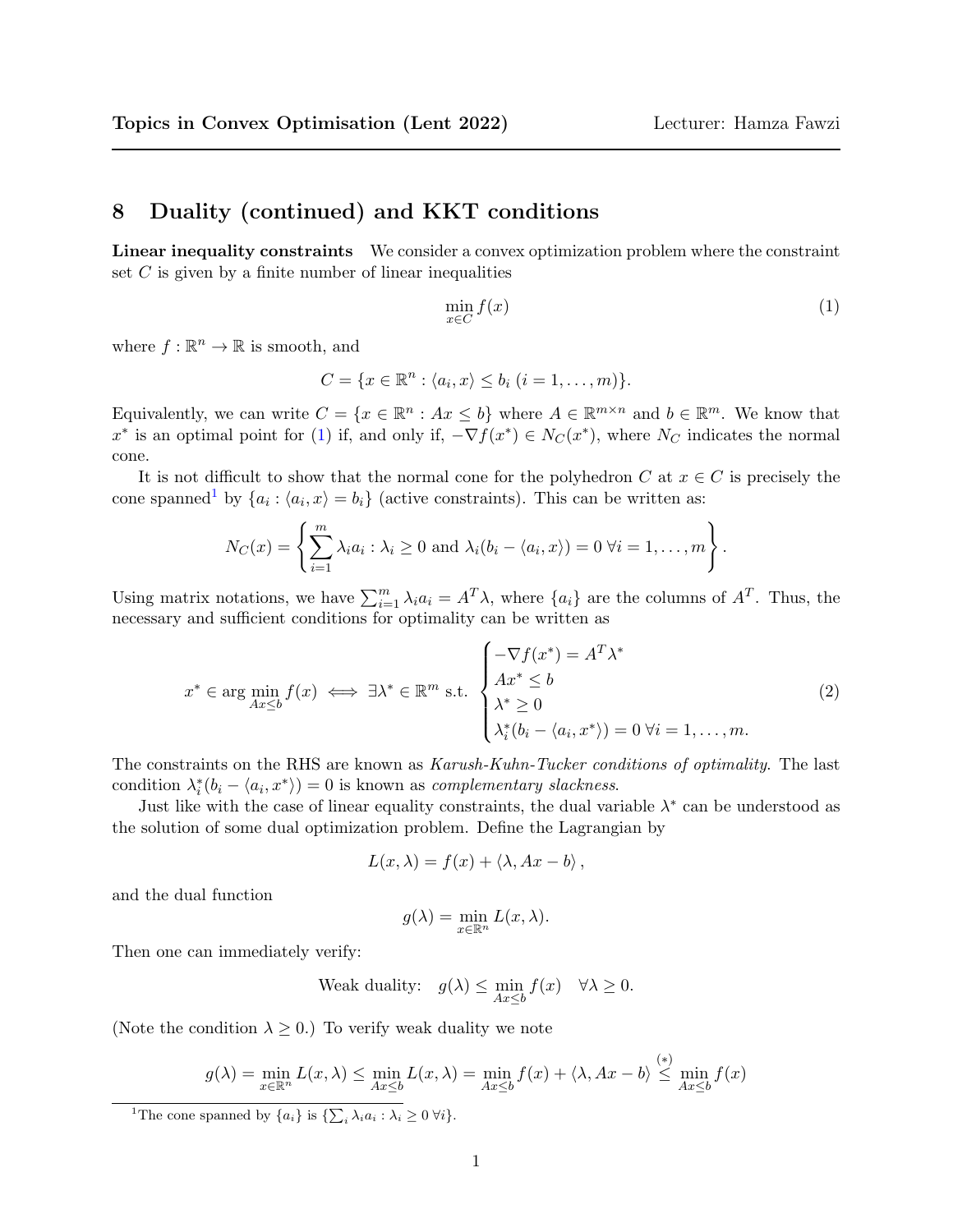where in (\*) we used the fact that  $\langle \lambda, Ax - b \rangle \leq 0$  since  $Ax - b \leq 0$  and  $\lambda \geq 0$ . Now the dual problem is

$$
\max_{\lambda \ge 0} g(\lambda) = \max_{\lambda \ge 0} \min_{x \in \mathbb{R}^n} L(x, \lambda).
$$

The KKT conditions [\(2\)](#page-0-2) assert that we have strong duality and that the optimal value of the dual (maximization) problem is equal to the optimal value of the primal (minimization) problem. Indeed, we already know from weak duality that the value of the dual problem is  $\leq$  the value of the primal problem. For the reverse, let  $x^*$  be a solution of the primal optimization problem, and let  $\lambda^*$  be the dual variable so that  $(2)$  hold. Then

$$
g(\lambda^*) \stackrel{(a)}{=} L(x^*, \lambda^*) = f(x^*) + \langle \lambda^*, Ax^* - b \rangle \stackrel{(b)}{=} f(x^*)
$$

where in (a) we used the fact that  $\nabla_x L(x^*, \lambda^*) = \nabla f(x^*) + A^T \lambda^* = 0$  and in (b) we used the fact that  $\langle \lambda^*, Ax^* - b \rangle = \sum_{i=1}^m \lambda_i^* (\langle a_i, x^* \rangle - b_i) = 0$  (complementary slackness).

General problems Consider a constrained convex optimization problem of the form

$$
\min_{x \in \mathbb{R}^n} \{ f(x) \text{ s.t. } x \in C_1 \cap C_2 \cap \dots \cap C_m \}.
$$

A necessary and sufficient condition for  $x^*$  to be a minimizer is that

$$
0 \in \partial (f + I_{C_1} + \cdots + I_{C_m})(x^*).
$$

If<sup>[2](#page-1-0)</sup> int(dom f) ∩ int  $C_1 \cap \cdots \cap$  int  $C_m \neq \emptyset$  (Slater's condition), then condition above is equivalent to

$$
0 \in \partial f(x^*) + N_{C_1}(x^*) + \cdots + N_{C_m}(x^*).
$$

Using expressions for the normal cones, one can arrive at explicit necessary and sufficient conditions of optimality as described above.

Duality Consider a generic convex optimization with convex nonlinear inequality constraints:

<span id="page-1-1"></span>
$$
f^* = \min_{x \in \mathbb{R}^n} \{ f(x) \text{ s.t. } Ax = b, h_1(x) \le 0, \dots, h_m(x) \le 0 \}. \tag{3}
$$

where  $f: \mathbb{R}^n \to \mathbb{R}$  and  $h_1, \ldots, h_m: \mathbb{R}^n \to \mathbb{R}$  are convex, and  $A \in \mathbb{R}^{p \times n}, b \in \mathbb{R}^p$ . The Lagrangian in this case is

$$
L(x, \nu, \lambda) = f(x) + \langle \nu, Ax - b \rangle + \sum_{i=1}^{m} \lambda_i h_i(x)
$$

where  $\nu \in \mathbb{R}^p, \lambda \in \mathbb{R}^m$ . The dual function is

$$
g(\nu, \lambda) = \min_{x \in \mathbb{R}^n} L(x, \nu, \lambda).
$$

It can be easily verified that if  $\lambda \geq 0$ , then  $g(\nu, \lambda) \leq f^*$ . The dual problem is

<span id="page-1-2"></span>
$$
g^* = \max_{\lambda \ge 0, \nu \in \mathbb{R}^p} g(\nu, \lambda).
$$
 (4)

<span id="page-1-0"></span><sup>&</sup>lt;sup>2</sup>If some of the  $C_i$  are polyhedral, then it is not necessary to take the interior. I.e., if we let I be the set of i such that  $C_i$  is polyhedral, then it is sufficient to assume int dom  $f \cap (\bigcap_{i \in I} C_i) \cap (\bigcap_{i \in I} \text{int } C_i) \neq \emptyset$ . If the function f is polyhedral (i.e.,  $epi(f)$  is polyhedral), then int dom f can be replaced by dom f.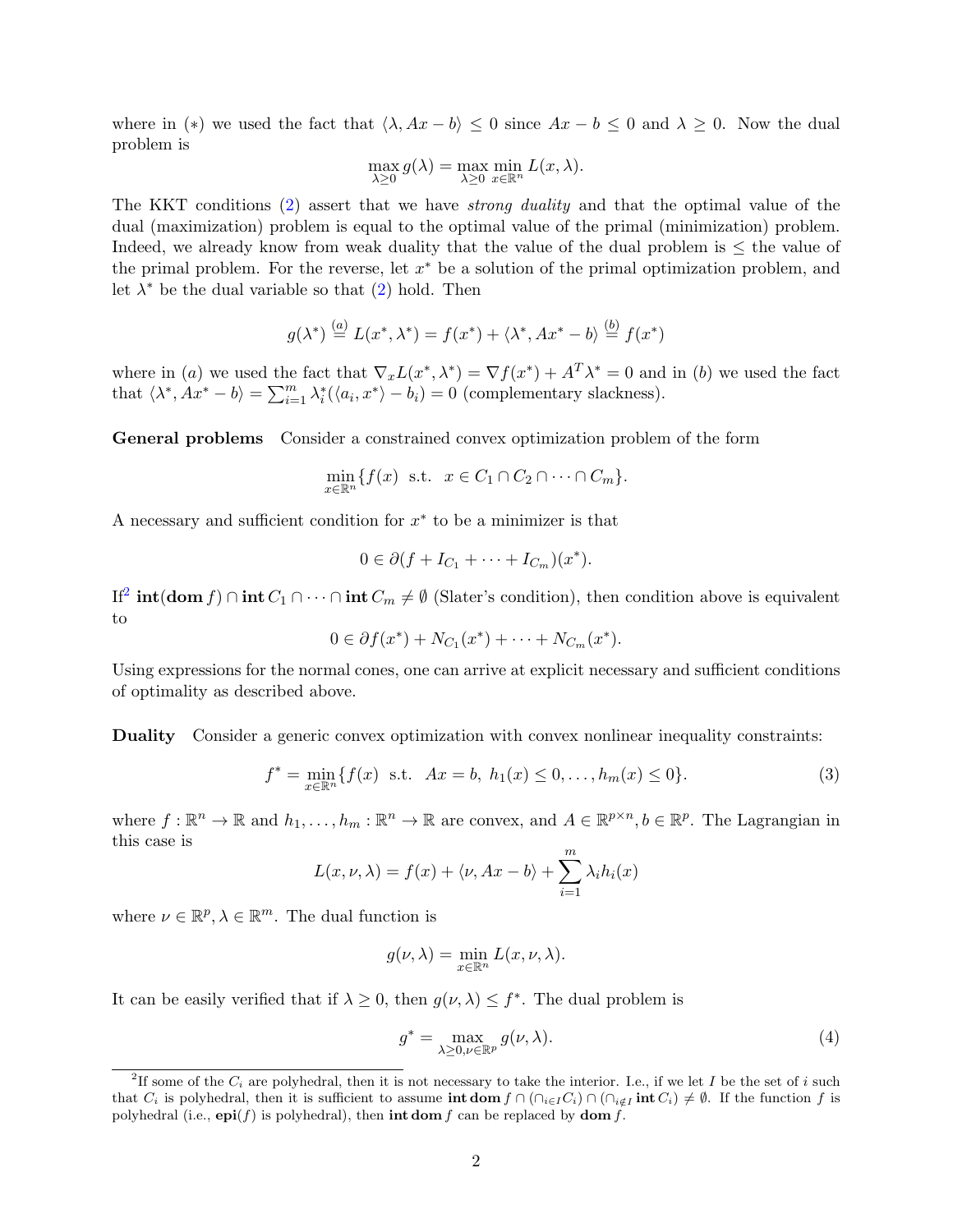Assuming that there is  $\bar{x}$  such that  $A\bar{x} = b$  and  $h_i(\bar{x}) < 0$  for all  $i = 1, \ldots, m$  (*Slater's condition*), then the primal and dual problems have the same value, i.e., we have strong duality. In this case, and if we assume further that the primal and dual problems are attained at  $(x^*, \nu^*, \lambda^*)$ , then we must have

<span id="page-2-0"></span>
$$
\begin{cases}\nf(x^*) = g(\nu^*, \lambda^*) \\
Ax^* = b, h_i(x^*) \le 0 \,\forall i = 1, ..., m \\
\lambda^* \ge 0.\n\end{cases}
$$
\n(5)

The condition  $f(x^*) = g(\nu^*, \lambda^*)$  can be simplified further: indeed under the conditions above we have

$$
f(x^*) = g(\nu^*, \lambda^*) = \min_{x \in \mathbb{R}^n} L(x, \nu^*, \lambda^*) \le L(x^*, \nu^*, \lambda^*) = f(x^*) + \sum_{i=1}^m \lambda_i^* h_i(x^*) \le f(x^*),
$$

where we used the fact that  $Ax^* = b$ ,  $\lambda^* \geq 0$  and  $h_i(x^*) \leq 0$ . The above implies that all inequalities are actually equalities, i.e., we must have:

$$
x^* \in \operatorname*{argmin}_{x \in \mathbb{R}^n} L(x, \nu^*, \lambda^*) \text{ and } \lambda_i^* h_i(x^*) = 0 \ \forall i = 1, \dots, m.
$$

The conditions [\(5\)](#page-2-0) thus become the KKT conditions:

$$
\begin{cases}\nx^* \in \operatorname{argmin}_{x \in \mathbb{R}^n} L(x, \nu^*, \lambda^*) \\
\lambda_i^* h_i(x^*) = 0 \,\forall i = 1, \dots, m \\
Ax^* = b, h_i(x^*) \le 0 \,\forall i = 1, \dots, m \quad \text{(primal feasibility)} \\
\lambda^* \ge 0 \qquad \text{(dual feasibility)}.\n\end{cases} \tag{6}
$$

EXERCISE: The goal of this exercise is to sketch a direct proof of strong duality for the primaldual pair of problems  $(3)-(4)$  $(3)-(4)$  $(3)-(4)$ , assuming Slater's condition holds. For simplicity we omit the linear equality constraints. Define the convex set  $K = \{(t_0, t_1, \ldots, t_m) \in \mathbb{R}^{m+1} : \exists x \in \mathbb{R}^n \text{ with } f(x) \leq$  $t_0, h_i(x) \leq t_i \,\forall i$ , and note that  $f^* = \inf\{t_0 : (t_0, 0, \ldots, 0) \in K\}$ . (a) Use the supporting hyperplane theorem to show the existence of  $(\lambda_i) \geq 0$  and  $b \in \mathbb{R}$  such that  $\lambda_0 f(x) + \sum_{i=1}^m \lambda_i h_i(x) \geq b$  for all  $x \in \mathbb{R}^n$ , and  $\lambda_0 f^* = b$ . (b) Use Slater's condition to argue that  $\lambda_0 > 0$ . Conclude.

Example: dual decomposition Duality can be a very useful tool algorithmically. Consider an optimization problem of the form

$$
\min_{x \in \mathbb{R}^n} f_1(x) + f_2(x).
$$

We assume the functions  $f_1$  and  $f_2$  are held on two different computers/devices, e.g., the functions  $f_i$  involve some training data that cannot be shared. We "decouple" the problem by introducing a new variable y and enforcing the constraint  $x = y$ :

$$
\min_{x,y \in \mathbb{R}^n} f_1(x) + f_2(y) \text{ s.t. } x = y.
$$

The Lagrangian of this problem is  $L(x, y, \lambda) = f_1(x) + f_2(y) + \langle \lambda, x - y \rangle = (f_1(x) + \langle \lambda, x \rangle) + (f_2(y) \langle \lambda, y \rangle$ . The dual function is

$$
g(\lambda) = \min_{x,y \in \mathbb{R}^n} L(x,y,\lambda) = \min_{x \in \mathbb{R}^n} (f_1(x) + \langle \lambda, x \rangle) + \min_{y \in \mathbb{R}^n} (f_2(y) - \langle \lambda, y \rangle)
$$